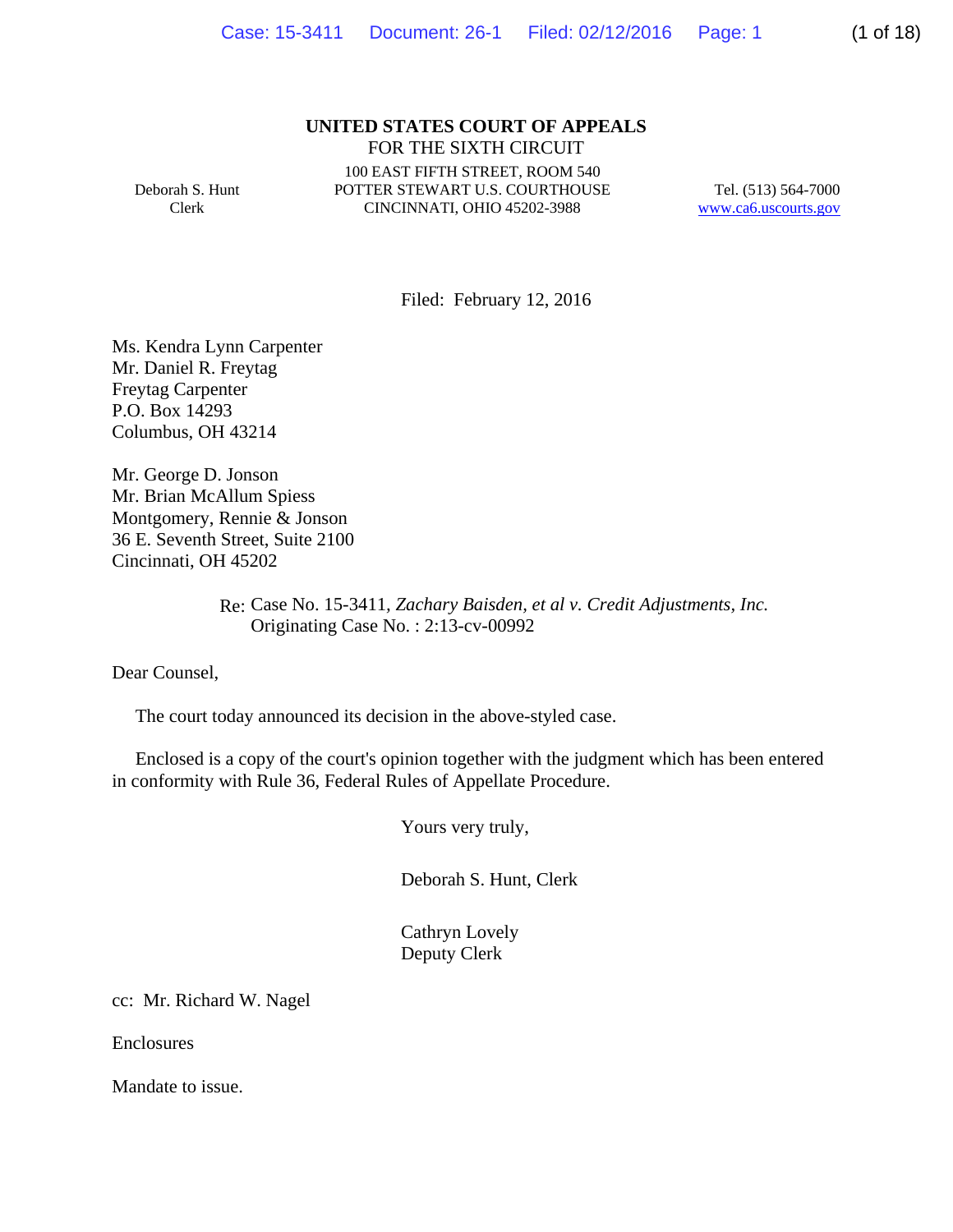RECOMMENDED FOR FULL-TEXT PUBLICATION Pursuant to Sixth Circuit I.O.P. 32.1(b)

File Name: 16a0037p.06

# **UNITED STATES COURT OF APPEALS**

### FOR THE SIXTH CIRCUIT  $\mathcal{L}_\text{max}$

┐ │ │ │ │ │ │ │ ┘

>

ZACHARY BAISDEN and BRENDA L. SISSOKO,

*Plaintiffs-Appellants*,

*v*.

No. 15-3411

CREDIT ADJUSTMENTS, INC.,

*Defendant-Appellee*.

Appeal from the United States District Court for the Southern District of Ohio at Columbus. No. 2:13-cv-00992—Edmund A. Sargus, Jr., Chief District Judge.

Argued: December 9, 2015

Decided and Filed: February 12, 2016

Before: BATCHELDER and GRIFFIN, Circuit Judges; and CARR, District Judge.**\***  $\frac{1}{2}$  ,  $\frac{1}{2}$  ,  $\frac{1}{2}$  ,  $\frac{1}{2}$  ,  $\frac{1}{2}$  ,  $\frac{1}{2}$  ,  $\frac{1}{2}$  ,  $\frac{1}{2}$  ,  $\frac{1}{2}$ 

### **COUNSEL**

**ARGUED:** Daniel R. Freytag, FREYTAG CARPENTER LLC, Columbus, Ohio, for Appellants. Brian M. Spiess, MONTGOMERY, RENNIE & JONSON, Cincinnati, Ohio, for Appellee. **ON BRIEF:** Daniel R. Freytag, Kendra L. Carpenter, FREYTAG CARPENTER LLC, Columbus, Ohio, for Appellants. Brian M. Spiess, George D. Jonson, MONTGOMERY, RENNIE & JONSON, Cincinnati, Ohio, for Appellee.

**\*** The Honorable James G. Carr, Senior United States District Judge for the Northern District of Ohio, sitting by designation.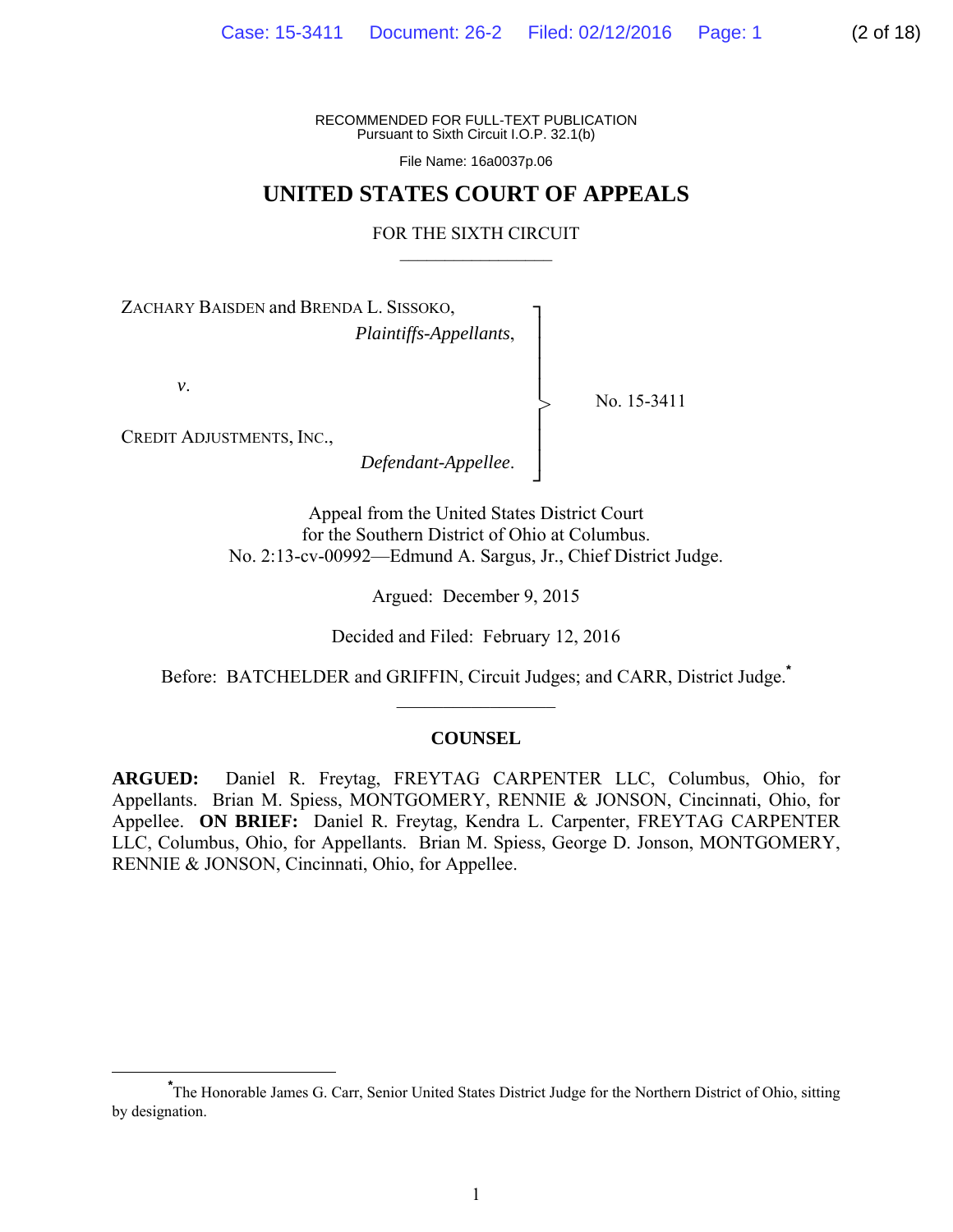### **OPINION**

 $\frac{1}{2}$ 

 $\frac{1}{2}$ 

GRIFFIN, Circuit Judge. This putative class action arises out of Credit Adjustments, Inc.'s attempts to collect a little over one thousand dollars of medical debt incurred by Zachary Baisden and Brenda Sissoko ("plaintiffs"). Plaintiffs contend Credit Adjustments violated the Telephone Consumer Protection Act ("TCPA"), 47 U.S.C. § 227(b)(1)(A)(iii), when it placed debt collection calls to their cell phone numbers using an "automatic telephone dialing system" and an "artificial or prerecorded voice." Credit Adjustments neither disputes that it placed calls to their cell phone numbers nor that it used the technologies as alleged. Rather, Credit Adjustments contends that by virtue of plaintiffs' provision of their cell phone numbers to the hospital where they received medical care, plaintiffs gave their "prior express consent" to receive such calls and, thus, it did not violate the TCPA as interpreted by the Federal Communications Commission ("FCC"). The district court entered summary judgment for Credit Adjustments on this basis, and we affirm.

I.

 Plaintiffs received medical care from Mount Carmel Hospital in Columbus, Ohio. Consultant Anesthesiologists provided anesthesiology services to each at Mount Carmel Hospital, billing Baisden \$850.00 in 2011, and Sissoko \$273.42 in 2009 and \$171.52 in 2011. After plaintiffs did not pay these bills, Consultant Anesthesiologists transferred these delinquent accounts to Credit Adjustments. Credit Adjustments called plaintiffs' cell phone numbers, despite never having received their contact information directly from them. Instead, Credit Adjustments received the numbers from Consultant Anesthesiologists, which received them from Mount Carmel Hospital.

 As part of their admission for services to Mount Carmel Hospital, Baisden and Sissoko signed Patient Consent and Authorization forms covering "all medical and surgical care." Baisden's authorization provides, in pertinent part, as follows: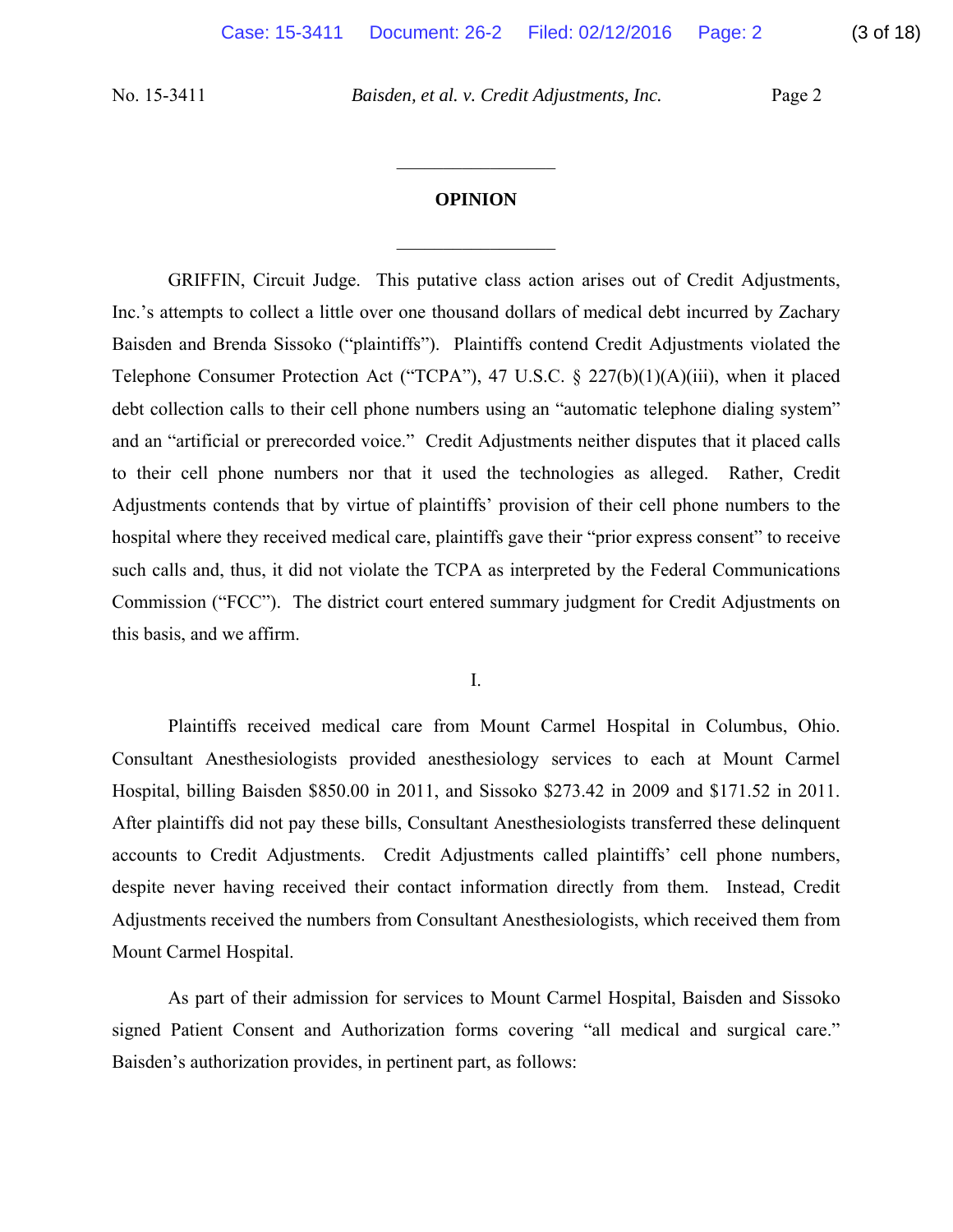2. Release of information

*I understand Mount Carmel may use my health information for many reasons as needed*:

- insurance information
- *billing and payment*
- discharge planning and other health care providers
- quality improvement reviews
- Medicare, Medicaid, and other government programs
- Bureau of Workers' Compensation
- my employer if I am injured on the job
- medical and nursing education programs
- public health reporting
- legal, regulatory, and accreditation agencies

*Mount Carmel may receive or release my health information, whether written, verbal, fax, or electronic using secured internet web sites.* 

**The above also allows Mount Carmel to release medical information about drug and/or alcohol abuse, HIV (Human Immunodeficiency Virus) testing or HIV infection related conditions. This authorization shall remain valid for one (1) year.** 

3. Acknowledgement of notice of privacy practices

I have received or been offered a copy of Mount Carmel's Notice of Privacy Policies. I have had a chance to object to the use or release of my information to the hospital directory or to my family or persons involved in my care.

(Emphasis in italics added.) Sissoko signed two different forms. In 2011, she agreed to the same terms set forth for Baisden. The 2009 form, however, is different and provides in pertinent part as follows:

### 2. Release of information

*I understand Mount Carmel may use my health information for a range of purposes including* insurance/payment eligibility verification; *billing and*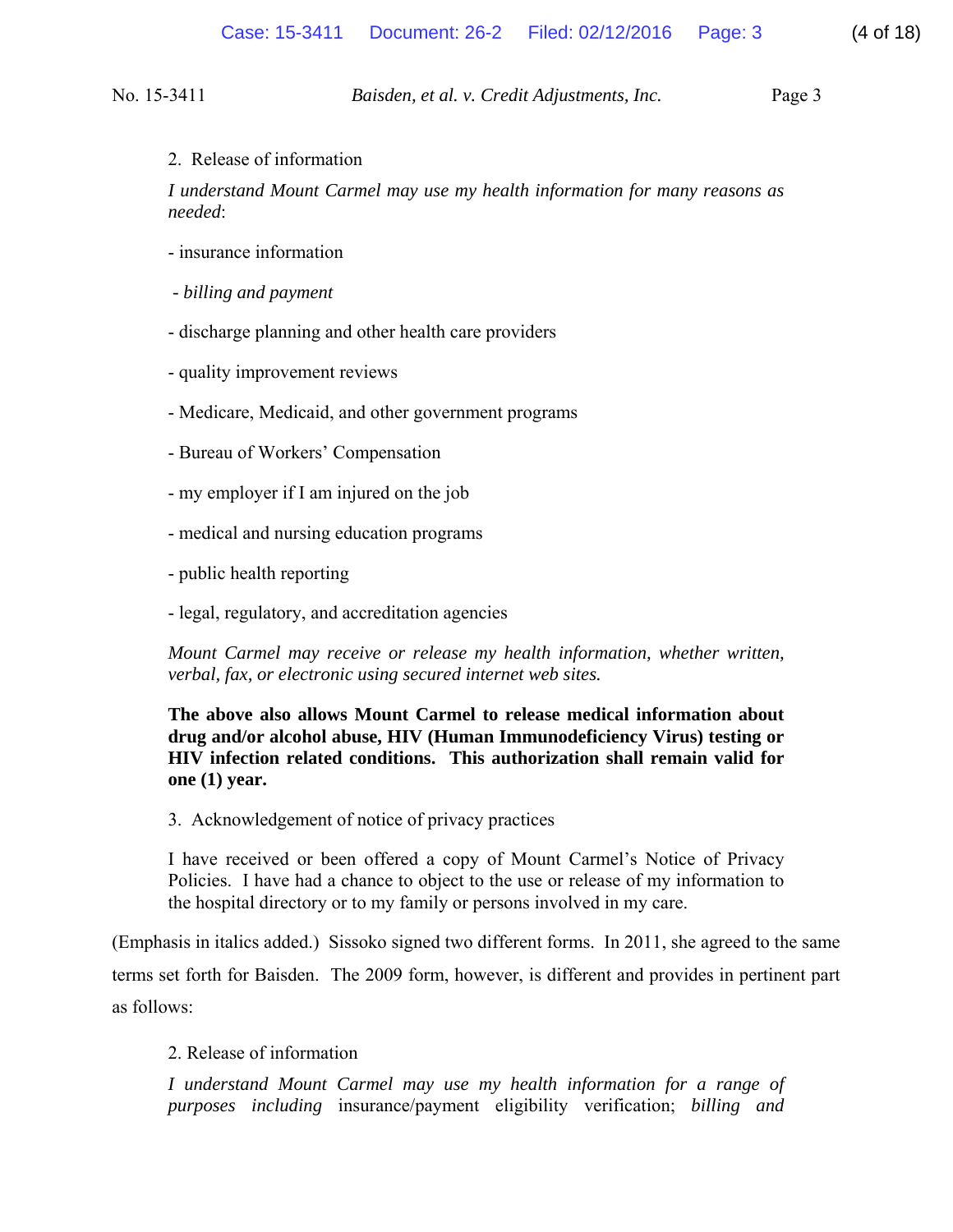*collecting moneys due from me,* private and public payors or their agents including insurance companies, managed care entities, my employer, state and federal government programs and the Bureau of Workers' Compensation; obtaining pre-admission or continued length of stay certification; quality of care assessment and improvement activities; evaluating the performance or qualifications of physicians and health care workers; conducting medical and nursing training and education programs; conducting or arranging for medical review and audit services; ensuring compliance with legal, regulatory and accreditation requirements, performance of autopsies, and; public health activities*. I authorize Mt. Carmel to receive or release my health information, whether written, verbal, electronic including secured internet web sites or by facsimile to such employees, agents or third parties as are necessary for these purposes and to companies who provide billing services for physicians or other providers involved in my medical care.* 

I understand that complete, accurate health information must be readily available for my medical care. Therefore, I authorize Mount Carmel to release health information to my family physician, referring physician or agency(ies) in order to facilitate continuity of care. I understand that the information shared with health care professionals as a result of this authorization will remain confidential.

The preceding authorizations for release of medical information include authorization for the release of information regarding drug and/or alcohol abuse, HIV (Human Immunodeficiency Virus) testing or HIV infection related conditions. This authorization shall remain valid for one (1) year.

3. Acknowledgement of notice of privacy practices

I acknowledge that I have received or been offered a copy of Mount Carmel's Notice of Privacy Practices and have had a chance to object to the use or discharge of my information for directory, disaster relief or to provide information to family or persons involved in my care.

(Emphasis added.)

 Plaintiffs allege Credit Adjustments violated the TCPA by using an "automatic telephone dialing system" and an "artificial or prerecorded voice" to place calls to their cell phone numbers because they had not given their numbers to Credit Adjustments, or the creditor on whose behalf it was calling, Consultant Anesthesiologists. The district court granted summary judgment in favor of Credit Adjustments, reasoning that plaintiffs had given their "prior express consent" by way of providing their contact information to Mount Carmel Hospital and therefore were precluded from bringing claims under the TCPA. Plaintiffs timely appeal.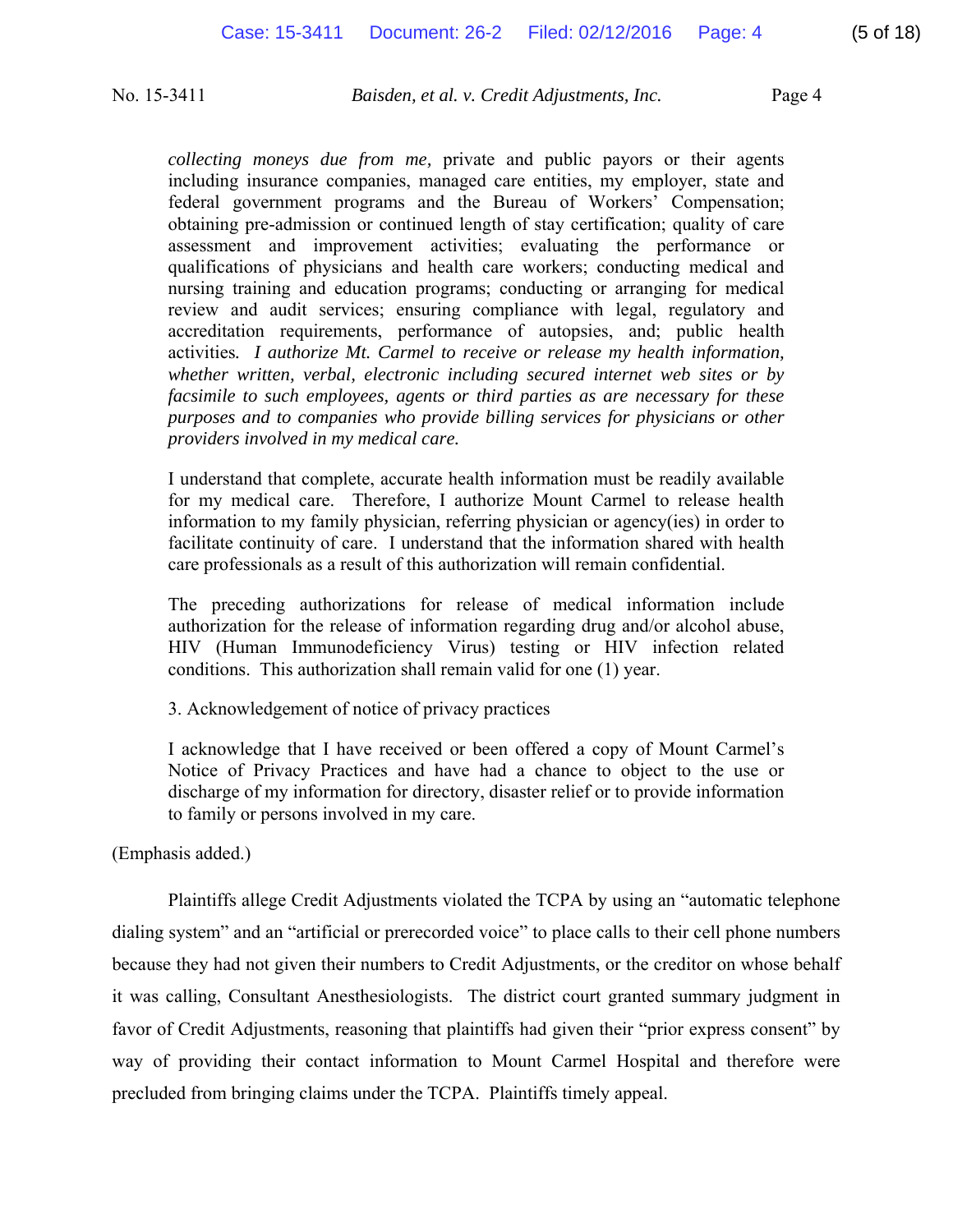#### II.

#### A.

The TCPA regulates the use of certain technology when placing calls to consumers.<sup>1</sup> It makes it unlawful for any person to place a call "using any automatic telephone dialing system or an artificial or prerecorded voice" to a cell phone number without obtaining the "prior express consent of the called party." 47 U.S.C.  $\S$  227(b)(1)(A)(iii). "[T]he FCC has interpretive authority over the [TCPA]," *Charvat v. EchoStar Satellite, LLC*, 630 F.3d 459, 467 (6th Cir. 2010), and its "rulings . . . shape the law in this area[.]" *Hill v. Homeward Residential, Inc.*, 799 F.3d 544, 551 (6th Cir. 2015). Because this is not a direct agency appeal challenging the validity of the FCC's interpretations, we lack jurisdiction to consider whether the FCC's interpretations regarding "prior express consent" are consistent with the TCPA.**<sup>2</sup>** *See Imhoff Inv., L.L.C. v. Alfoccino, Inc.*, 792 F.3d 627, 637 (6th Cir. 2015) ("[T]he Hobbs Act confers jurisdiction on Courts of Appeal to review FCC regulations only by direct appeal from the FCC."). Accordingly, this case turns *only* on whether the district court properly granted summary judgment on the basis that Credit Adjustments had "prior express consent" to call plaintiffs' cell phone numbers, which we review de novo. *Thomas M. Cooley Law Sch. v. Kurzon Strauss, LLP*, 759 F.3d 522, 526 (6th Cir. 2014).

#### B.

 The FCC has provided extensive guidance regarding what constitutes "prior express consent," and four of its interpretations are particularly pertinent. First, in 1992, the FCC interpreted "prior express consent" to include a form of implied consent, reasoning in a Report and Order that "persons who knowingly release their phone numbers have in effect given their invitation or permission to be called at the number which they have given, absent instructions to the contrary." *In the Matter of Rules & Regulations Implementing the Tel. Consumer Prot. Act of 1991*, 7 FCC Rcd. 8752, 8769 (1992) (footnote omitted) (the "*1992 Order*"). In support of this

 $\frac{1}{1}$ In this regard, it is distinct from those consumer laws regulating the *content* of such calls, such as the Fair Debt Collection Practices Act, 15 U.S.C. § 1692 *et seq.*

<sup>&</sup>lt;sup>2</sup>We note the FCC's broad interpretations regarding "prior express consent" are not without their critics. *See, e.g., Hill*, 799 F.3d at 553–54 (Clay, J., concurring).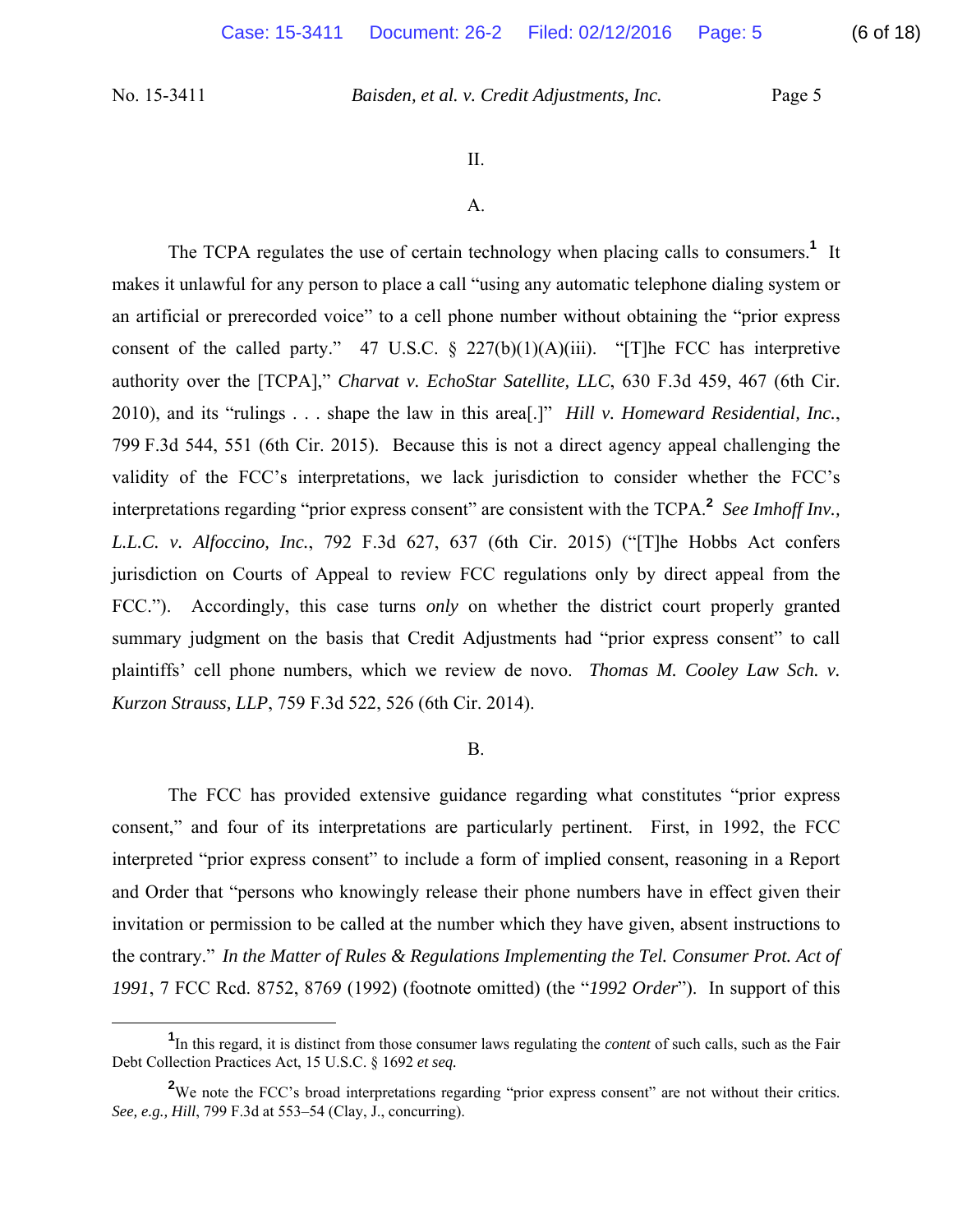construction, the FCC relied upon the TCPA's legislative history, "noting that in such instances, 'the called party has in essence requested the contact by providing the caller with the telephone number for use in normal business communications." *Id.* at 8769 n.57 (citation omitted). The FCC was careful to distinguish between these permissible contacts where a party "call[s] a number which was provided as one at which the called party wishes to be reached" and impermissible contacts where a party learns of a telephone number in another way, such as by capturing a telephone number via Caller ID. *Id.* at 8769. The essence of this distinction is that in contrast to the former, the latter involves a situation where "the caller cannot be considered to have given an invitation or permission[.]" *Id. See also Hill*, 799 F.3d at 551 ("[A] party who gives an 'invitation or permission to be called at [a certain] number' has given its express consent with respect to that number.") (alteration in original) (citing the *1992 Order*).

Second, the FCC extended this general proposition in 2008 to cell phone numbers: "autodialed and prerecorded message calls to wireless numbers that are provided by the called party to a creditor in connection with an existing debt are permissible as calls made with the 'prior express consent' of the called party." *In the Matter of Rules & Regulations Implementing the Tel. Consumer Prot. Act of 1991*, 23 FCC Rcd. 559, 559 (2008) (footnote omitted) (the "*2008 Ruling*"). It gave the following insight on how this manifests:

We conclude that the provision of a cell phone number to a creditor, *e.g.,* as part of a credit application, reasonably evidences prior express consent by the cell phone subscriber to be contacted at that number regarding the debt. . . . We emphasize that prior express consent is deemed to be granted only if the wireless number was provided by the consumer to the creditor, and that such number was provided during the transaction that resulted in the debt owed.

*Id.* at 564–65 (footnote omitted). The 2008 Ruling also "conclude [d] that the creditor should be responsible for demonstrating that the consumer provided prior express consent." *Id.* at 565. That is, "[s]hould a question arise as to whether express consent was provided, the burden will be on the creditor to show it obtained the necessary prior express consent." *Id.* Finally, the *2008 Ruling* holds that calls placed by a debt collector (like Credit Adjustments) on behalf of a creditor (like Consultant Anesthesiologists) "are treated as if the creditor itself placed the call." *Id.* (footnote omitted).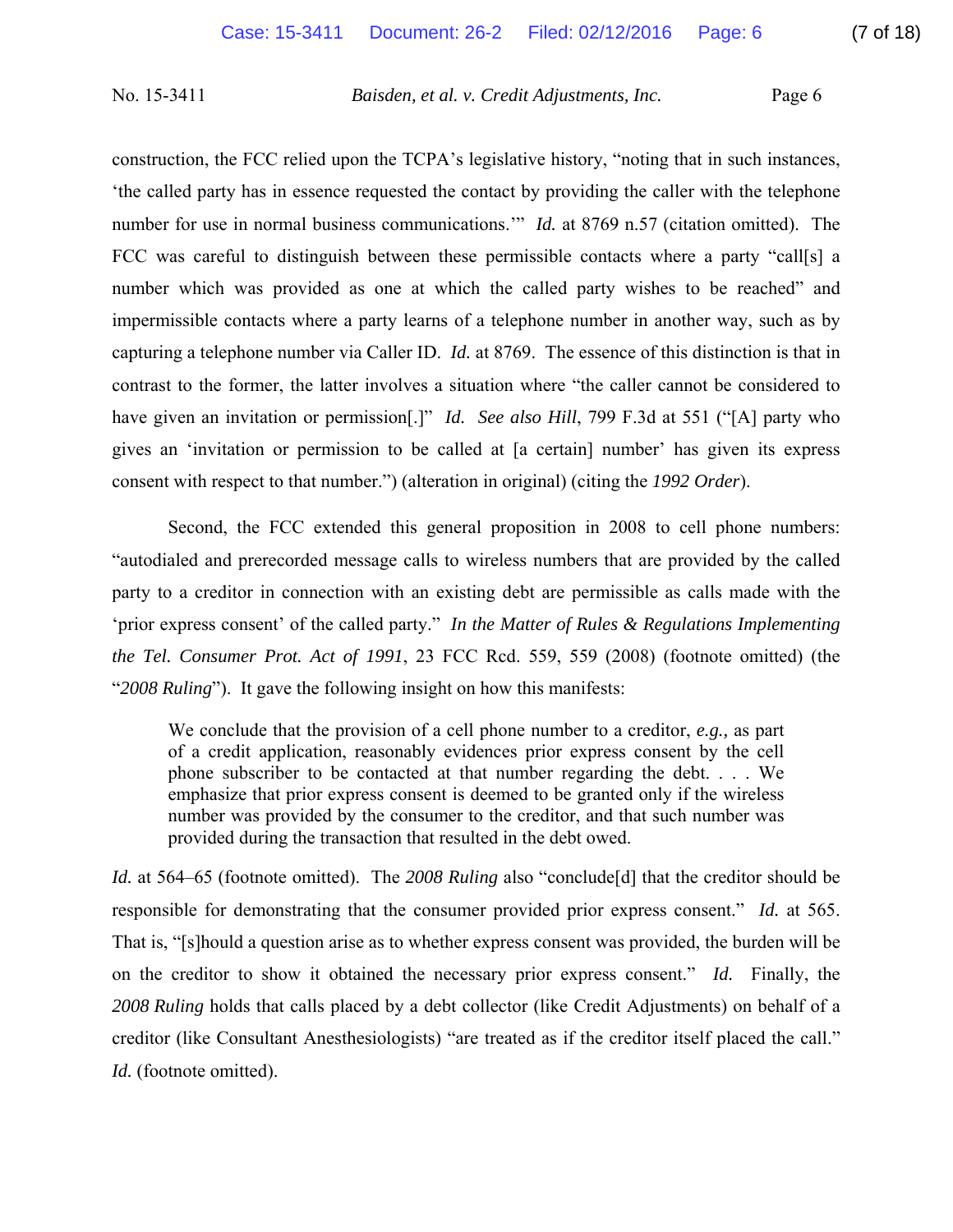Third, in its 2014 *GroupMe* Declaratory Ruling, the FCC held "that the TCPA does not prohibit a caller . . . from obtaining the consumer's prior express consent through an intermediary[.]" *Matter of GroupMe, Inc./Skype Commc'ns S.A.R.L Petition for Expedited Declaratory Ruling Rules & Regulations Implementing the Tel. Consumer Prot. Act of 1991*, 29 FCC Rcd. 3442, 3444 (2014) ("*GroupMe*"). Extending the logic of the *1992 Order* and the *2008 Ruling* to intermediaries, the FCC noted the TCPA's ambiguity as to how consent need be obtained: "While the TCPA plainly requires a caller to obtain such consent, both the text of the TCPA and its legislative history are silent on the method, including by whom, that must be done." *Id.* (footnote omitted). But the FCC emphasized that "prior express consent" is not so narrow as to only require consent between the parties:

Although the [*2008 Ruling*] did not formally address the legal question of whether consent can be obtained and conveyed via an intermediary, . . . [it] did make clear that consent to be called at a number in conjunction with a transaction extends to a wide range of calls "regarding" that transaction, even in at least some cases where the calls were made by a third party.

*Id.* at 3446. Thus, consent may be obtained by and conveyed through an intermediary. *Id.* at 3444–47.

 Fourth and finally, the FCC affirmed its *GroupMe* decision on July 10, 2015. *See In the Matter of Rules & Regulations Implementing the Tel. Consumer Prot. Act of 1991*, 30 FCC Rcd. 7961 (2015) ("*2015 Order*"). The FCC again stressed that there is no one way to provide consent: "[N]either the Commission's rules nor its orders require any specific method by which a caller must obtain such prior express consent . . . [and] the scope of consent must be determined upon the facts of each situation[.]" *Id.* at 7990 (footnotes omitted). In reiterating that callers may "obtain[] a consumer's prior express consent through an intermediary[,]" the FCC stated that "[i]mportantly, ... an intermediary can only convey consent that has actually been obtained, and cannot provide consent on behalf of another party." *Id.* at 7990–91 (footnote omitted). Put differently, the context of the consent provided is critical. *See Hill*, 799 F.3d at 552; *compare, e.g., Murphy v. DCI Biologicals Orlando, LLC*, 797 F.3d 1302, 1308 (11th Cir. 2015) (plaintiff gave prior express consent when he provided his cell phone number when asked for his contact information before donating blood), *with Nigro v. Mercantile Adjustment Bureau,*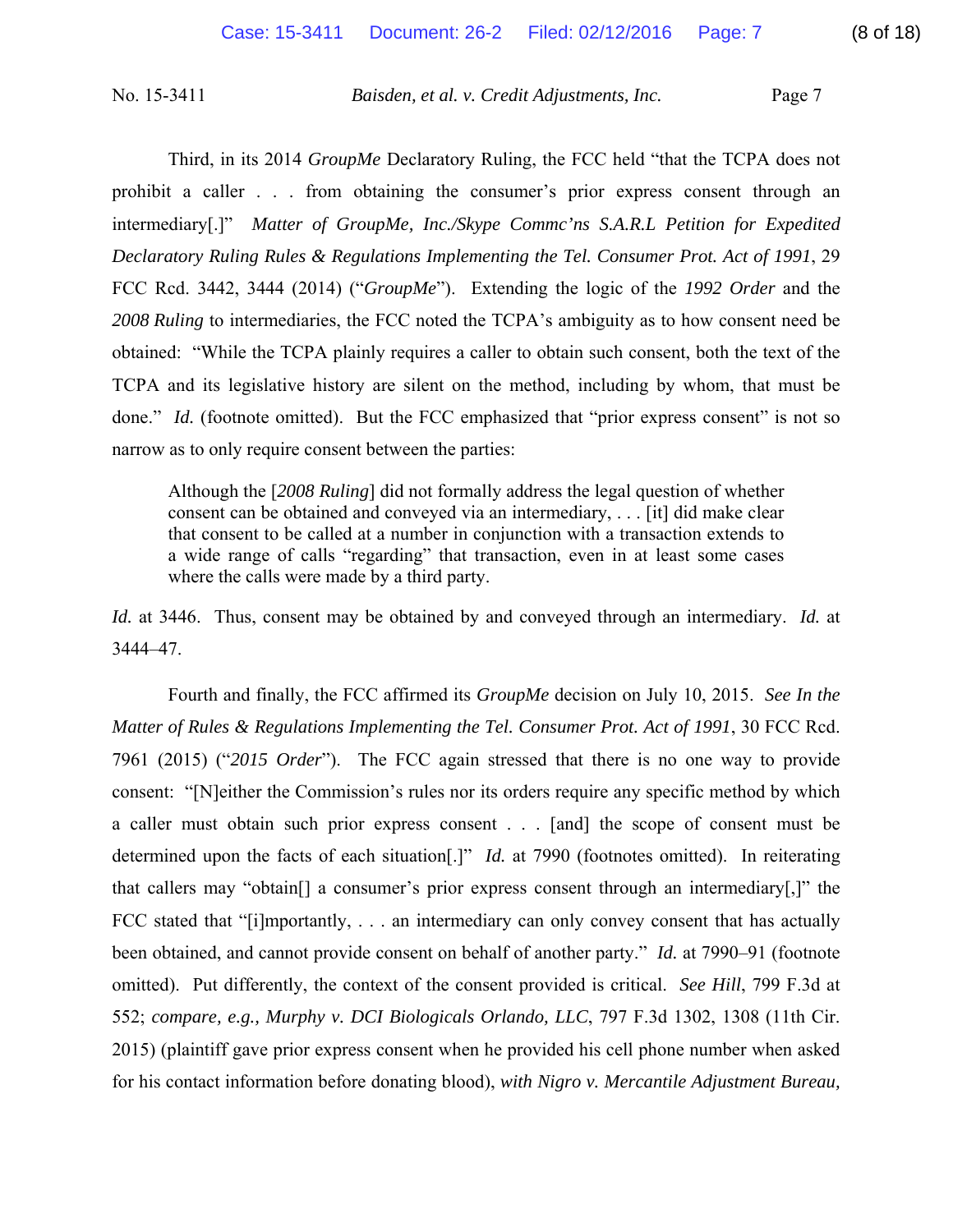*LLC*, 769 F.3d 804, 806–07 (2d Cir. 2014) (plaintiff did not give prior express consent when he gave his cell phone number to a power company to discontinue his mother-in-law's service after her death, and thus not in the context of a transaction resulting in a debt).

III.

 Baisden and Sissoko contend the FCC's rulings do not apply where, as here, a consumer provides his cell phone number to one entity during the course of a business relationship, which then provides that number to a related entity, which then provides that number to a debt collector to call on its behalf. Plaintiffs focus on the *2008 Ruling*'s statement that "prior express consent is deemed to be granted only if the wireless number was provided *by the consumer to the creditor*." *2008 Ruling*, 23 FCC Rcd. at 564 (emphasis added). The essence of their argument is that in order for the FCC's rulings to apply, plaintiffs needed to provide their cell phone numbers to their creditor, Consultant Anesthesiologists, which they did not do. We reject this narrow reading of the FCC's interpretations.

We recently (and "[u]nsurprisingly") held in *Hill* that "a person gives his 'prior express consent' under the [TCPA] if he gives a company his number before it calls him." 799 F.3d at 552. There, we emphasized that the context in which a debtor provides his cell phone number matters: the concept of "prior express consent" "ensures that a debtor who gives his number *outside* the context of the debt has not given his consent to be called regarding the debt." *Id.* Importantly, we noted that while debtors "typically give their cellphone number as part of a credit application at the beginning of the debtor-creditor relations, it doesn't *have* to be that way." *Id.* (alterations and internal citations omitted). As but one example, we approvingly cited *Mais v. Gulf Coast Collection Bureau, Inc.*, 768 F.3d 1110 (11th Cir. 2014), an Eleventh Circuit decision that the district court in this case found dispositive. Indeed, *Mais* is directly on point, indistinguishable from the present facts, and persuasive regarding how we should apply the FCC's "prior express consent" interpretations.

In *Mais*, the plaintiff sought emergency medical treatment from a hospital. *Id.* at 1113. As part of the admissions process, the plaintiff's wife provided the hospital with the plaintiff's cell phone number. *Id.* The admissions forms, signed by the plaintiff's wife, contained a variety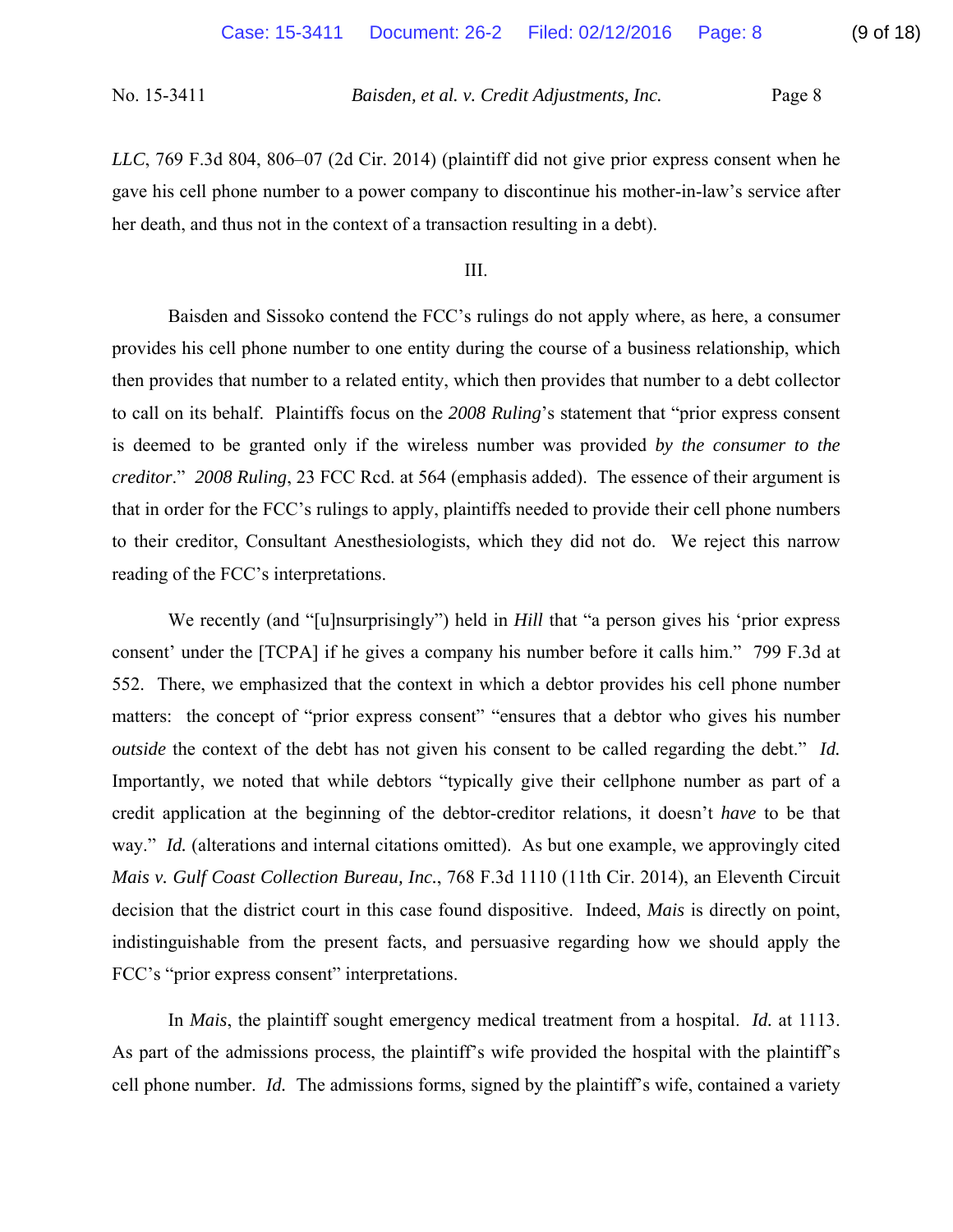of disclosures regarding what the hospital may do with the plaintiff's "health information," including disclosing the information to its "business associates" (i.e., its independent physicians) and for the purpose of "bill[ing] and collect[ing] payment." *Id.* at 1114. After the plaintiff failed to pay for radiology services provided by a physician's group to plaintiff while at the hospital, the group transferred his account information—including his cell phone number, which it received from the hospital—to a debt collection company. *Id.* The debt collection company used automated technology to place calls to plaintiff's cell phone number, and the plaintiff brought a purported class action under the TCPA. *Id.* 

The Eleventh Circuit rejected the same argument plaintiffs present here: that the *2008 Ruling* applies only to situations where a consumer provides a cell phone number "*to the creditor* . . . during the transaction that resulted in the debt owed." *Id.* at 1122–23 (citing the *2008 Ruling*). This "narrow reading," reasoned the Eleventh Circuit, "would find prior express consent when a debtor personally delivered a form with his cell phone number to a creditor in connection with a debt, but not when the debtor filled out a nearly identical form that authorized another party to give the number to the creditor." *Id.* at 1123. Moreover, our sister circuit relied on the fact that the FCC has held that "prior express consent" exists when one has "made the number *available* to the creditor regarding the debt"; *i.e*., not just in "direct delivery" cases. *Id.* (quoting the *2008 Ruling*) (emphasis added). The *Mais* court bolstered this conclusion by noting the FCC's recognition in *GroupMe* "that the TCPA does not prohibit a caller from obtaining consent through an intermediary," and its reliance on the *2008 Ruling* and *1992 Order* for the proposition that "consent to be called at a number in conjunction with a transaction extends to a wide range of calls 'regarding' that transaction, even in at least some cases where the calls were made by a third party." *Id.* (citing *GroupMe*). Accordingly, "the appropriate analysis turns on whether the called party granted permission or authorization, not on whether the creditor received the number directly." *Id.*

Baisden and Sissoko argue *Mais* is "seriously flawed" because, they contend, it enlarges the scope of the FCC's rulings in four key ways. First, they claim *Mais* construed the phrase "provide" too broadly to mean something more than just "directly giving a cellular telephone number to a creditor" and thus read out its consumer protection construction, especially in light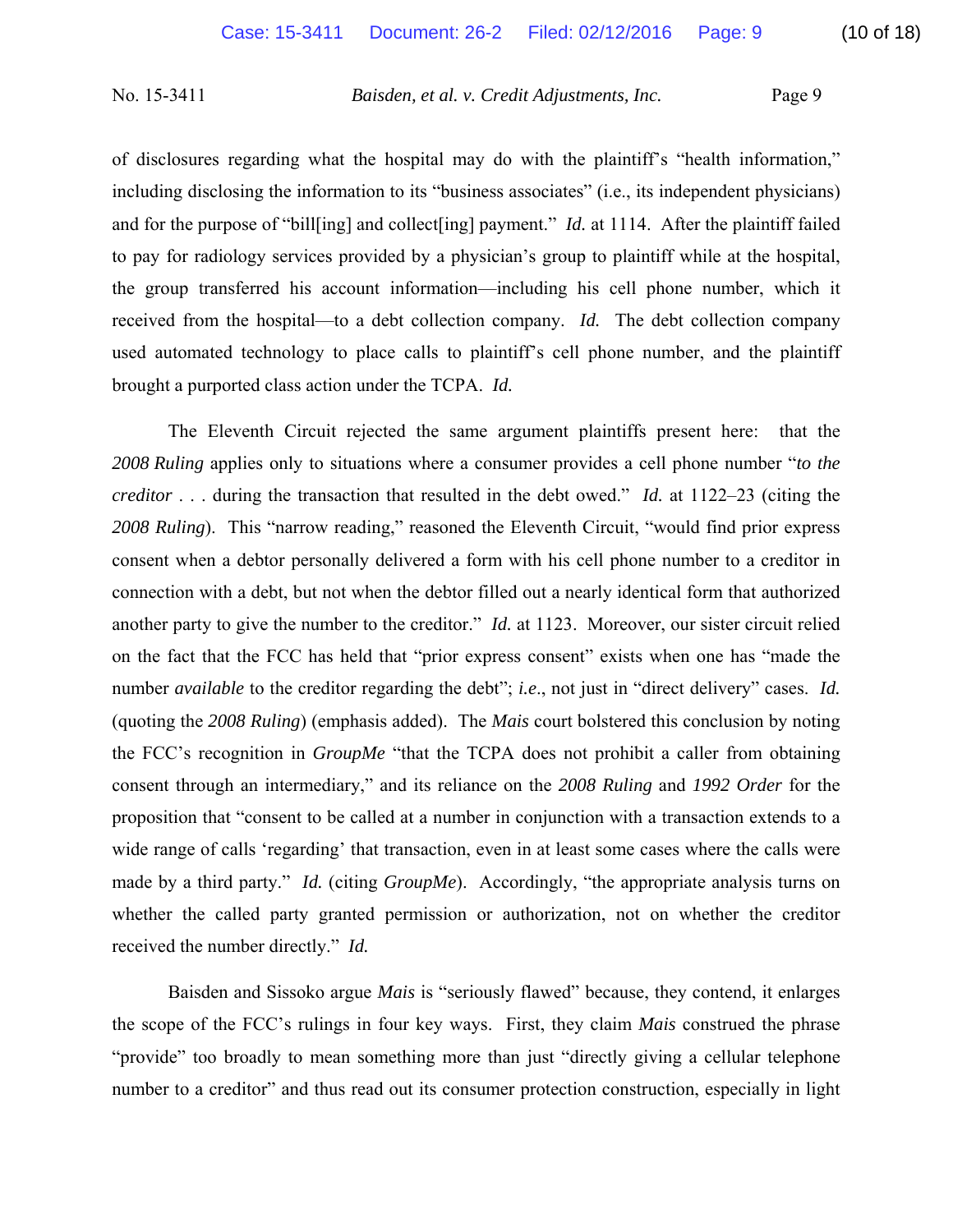of criticism that the rule is "manifestly contrary to the statute and unreasonable." We find this contention to be meritless because it would require us to both opine on the validity of the FCC's rulings (which we cannot do) and ignore the FCC's use of the word "available," as well as its clear directive that there is no one way for a party to provide consent.

Second, plaintiffs argue that "prior express consent" is an exception and thus must be strictly construed. This may be true, but to follow this logic, we must reject the FCC's guidance—which again, we cannot do in this procedural posture.

 Third, plaintiffs contend that none of the FCC's rulings relied upon by the Eleventh Circuit support its conclusion. Notably, according to plaintiffs, the *Mais* court misread *GroupMe* to apply to the provision of *cell phone numbers* by an intermediary as opposed to "prior express consent." They also contend that *GroupMe*'s holding that "the TCPA does not prohibit a caller . . . from obtaining the consumer's prior express consent through an intermediary" is narrow because the service at issue there both *obtained* "prior express consent" from consumers and then *represented* that "prior express consent" to others, and note that there is no record evidence that Mount Carmel Hospital both *obtained* "prior express consent" and then *represented* to Consultant Anesthesiologists that it had done so. We disagree. *GroupMe* stressed that "allowing consent to be obtained and conveyed via intermediaries *in this context* facilitates . . . *normal, expected, and desired business communications* in a manner that preserves the intended protections of the TCPA." 29 FCC Rcd. at 3445 (emphasis added). The *2015 Order* also emphasized that consent depends "upon the facts of each situation." 30 FCC Rcd. at 7990. Similarly, if one provides a cell phone number to a health organization seeking medical treatment, and a provider affiliated with that health organization treats that person for the same ailment, it is normal, expected, and desired to interpret that provision of the cell phone number as an invitation for an entity affiliated with that organization to call for something *arising out of*  one's treatment.

 Fourth, Baisden and Sissoko argue that *Mais* undermines the rationale of the "prior express consent" exception. That is, the rule codifies social practice: if one gives a number (especially when requested), it is an invitation to be called. From this, they contend there is no social practice to extend the giving of a number to be an invitation for a third party to call. This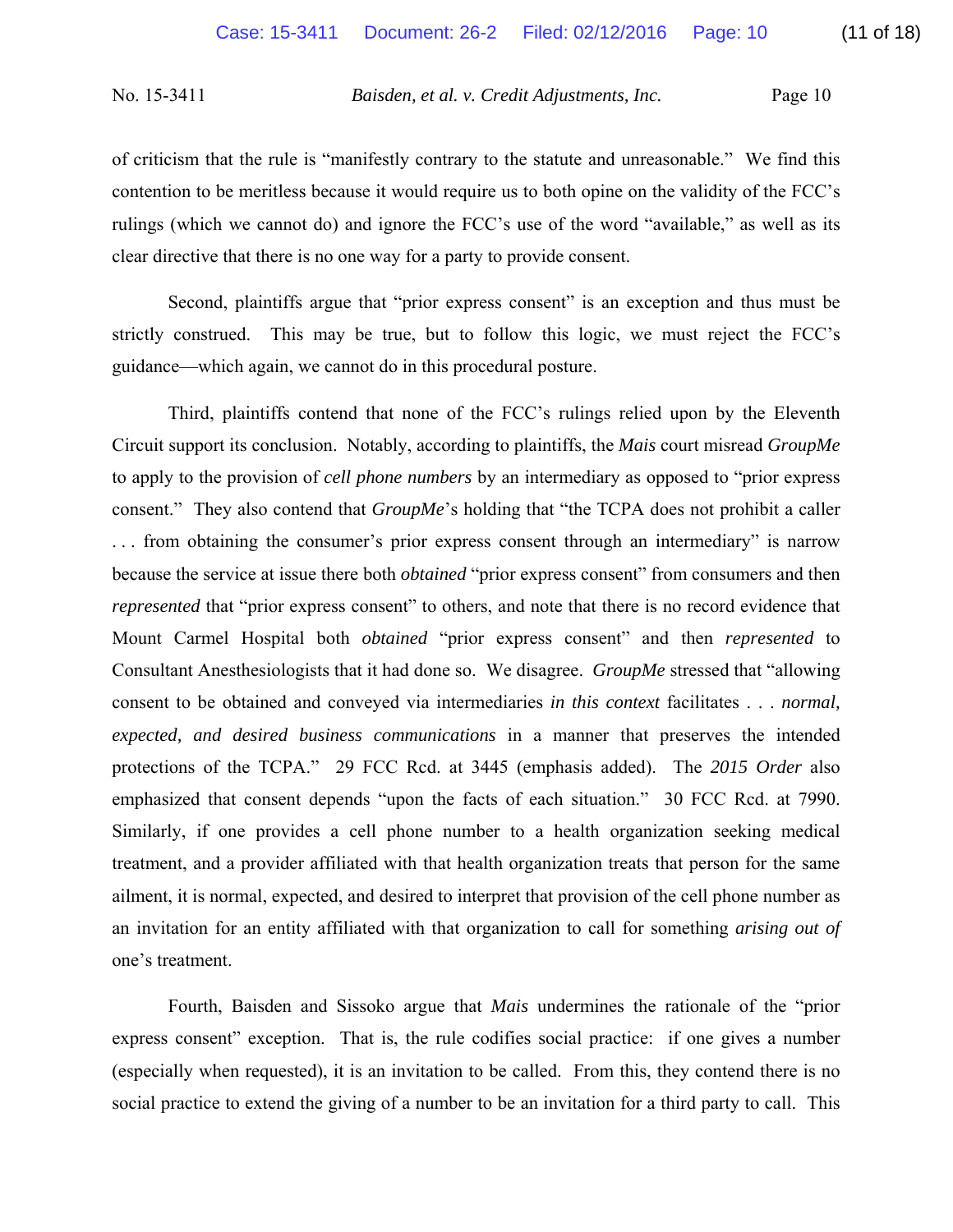argument, again, asks us to opine on the validity of the FCC's interpretations. And, for the reasons already stated, one could argue that there *is* a social practice applicable to the facts at issue here.

 In sum, we find *Mais* persuasive and adopt its conclusion that consumers may give "prior express consent" under the FCC's interpretations of the TCPA when they provide a cell phone number to one entity as part of a commercial transaction, which then provides the number to another related entity from which the consumer incurs a debt that is part and parcel of the reason they gave the number in the first place. More specifically, the provision of a cell phone number to a hospital that then provides that cell phone number to an affiliated physicians' group that provided medical services to a consumer arising out of the same occurrence can constitute "prior express consent" under the TCPA. The FCC's rulings in this area make no distinction between directly providing one's cell phone number to a creditor and taking steps to *make that number available* through other methods, like consenting to disclose that number to other entities for certain purposes. And, the FCC's *GroupMe* ruling and *2015 Order* make clear that there is no one way for a caller to obtain consent, and that such consent can be conveyed by another party. The district court did not err in concluding the FCC's interpretations applied to this matter.

## IV.

We now turn to whether "the facts of [this] situation" dictate a finding that plaintiffs provided their "prior express consent" as part of their admissions to Mount Carmel Hospital. At the outset, we agree with plaintiffs that the district court did not distinguish between the different authorizations signed by plaintiffs. It attributed certain portions of the authorizations to each, ignoring that the authorization signed by Sissoko in 2009 differs in many respects from the one signed by both Sissoko and Baisden in 2011. The better approach, therefore, is to separately examine the authorizations.

### Sissoko's 2009 Authorization

 The Sissoko 2009 authorization and the authorization at issue in *Mais* are virtually indistinguishable. In *Mais*, the plaintiff acknowledged that the hospital "may use and disclose health information about your treatment and services to bill and collect payment from you[.]"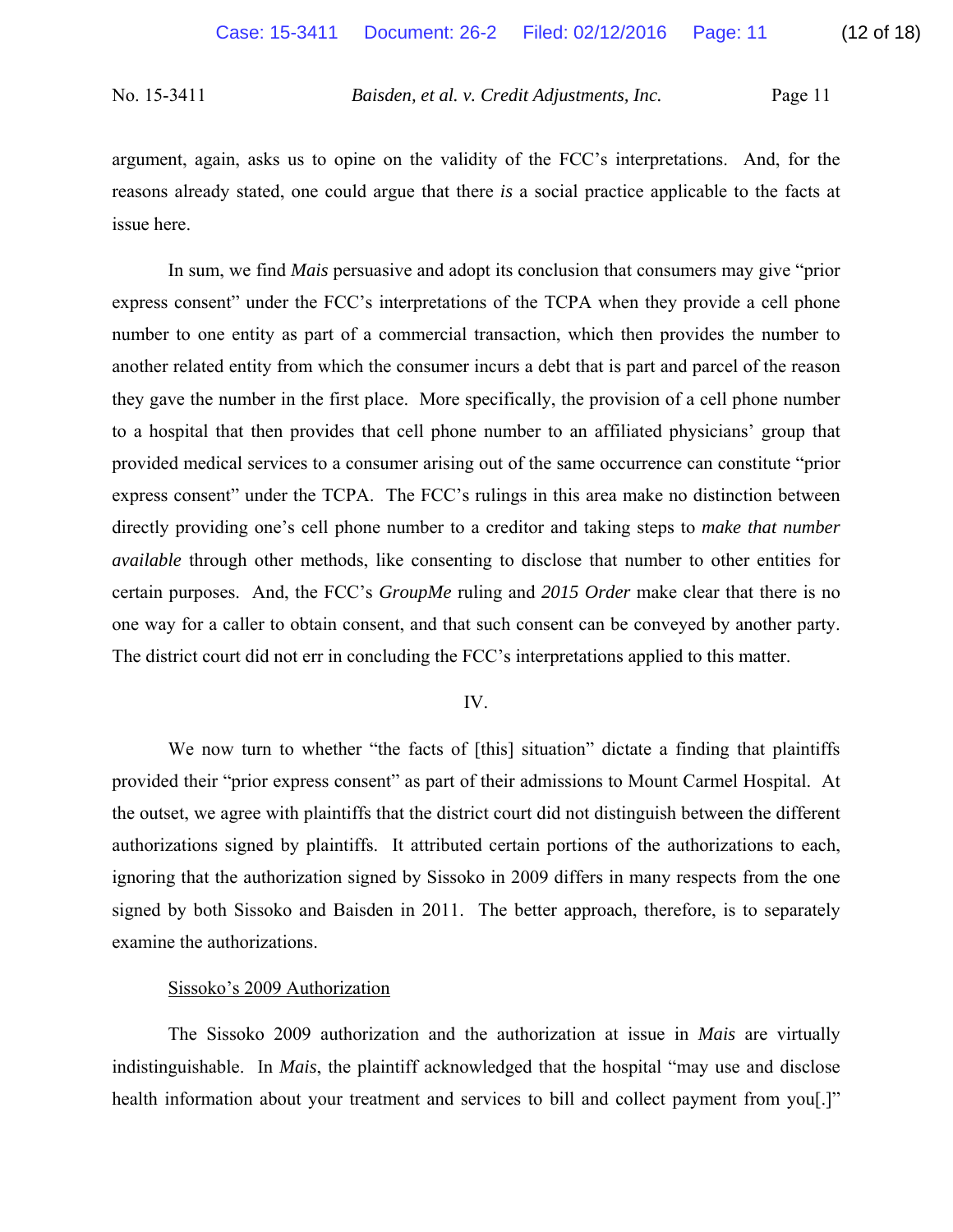768 F.3d at 1124. Sissoko similarly represented that "Mt. Carmel may use [her] health information for a range of purposes including . . . billing and collecting money's due from [her.]" The *Mais* plaintiff understood that the hospital could "use and disclose health information . . . [t]o business associates we have contracted with to perform the agreed upon service and billing for it," "disclose your health information to our business associates so that they can perform the job we've asked them to do and bill you," and "release the healthcare information for purposes of . . . payment . . . ." *Id.* (alterations in original). Likewise, Sissoko authorized Mount Carmel Hospital to "release [her] health information . . . to such employees, agents or third parties as are necessary for these purposes and to companies who provide billing services for physicians or other providers involved in [her] medical care." It could not be clearer, therefore, as to what Sissoko permitted Mount Carmel Hospital to do with her "health information"—Mount Carmel Hospital could give it to Consultant Anesthesiologists for the purposes of debt collection, and Consultant Anesthesiologists could give the same to Credit Adjustments. *See id*. at 1122 ("A patient filling out a form from a healthcare provider may very well expect to be contacted about his health and treatment. But if the form explicitly states that the provided information will be used for payment and billing, the patient has the same reason to expect collection calls as a retail consumer.").

 The question then becomes whether "health information" includes Sissoko's cell phone number. Relying on *Mais*, the district court answered in the affirmative:

The [*Mais*] court explained that "[t]he cell phone number listed by Mais's wife on the Hospital admission form was part of the record from his visit and was contact information related to billing." Further, the court relied upon the statutory definitions found in the Health Insurance Portability and Accountability Act ("HIPAA"), which support its interpretation. HIPAA defines "health information" to include "any information . . . created or received by a health care provider" that "relates to . . . the past, present, or future payment for the provision of health care to an individual." As did the *Mais* court, this Court finds that the hospital's registration forms, in which it received Plaintiffs' wireless numbers, constitute information related to future payment, and therefore, part of Plaintiffs' health information.

(Internal citations omitted.) Plaintiffs contend this was in error because: (1) the authorization in *Mais* expressly defined "health information," and Sissoko's 2009 authorization does not;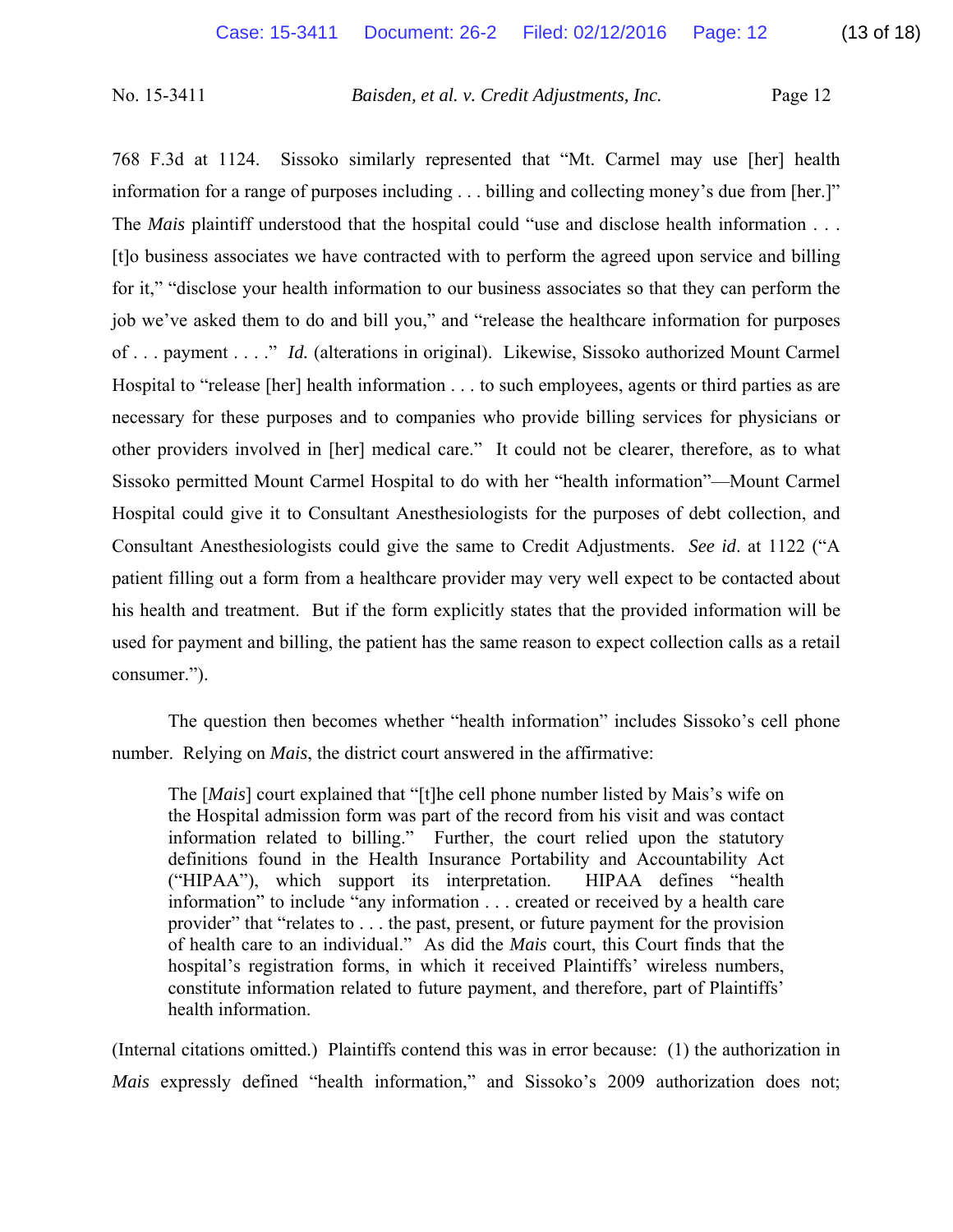(2) HIPAA and its definition of "health information" do not apply to consumers; (3) the general public would not understand the ordinary meaning of "health information" to include a cell phone number; and (4) the adhesive nature of the authorization must be construed in plaintiffs' favor.

While these arguments carry some weight, the result would be nonsensical. That is, their reading would make the express provision authorizing disclosure of Sissoko's information as "necessary for . . . purposes" of "billing and collecting moneys due from [her]" inoperative if Mount Carmel Hospital could not release the very contact information—including her cell phone number—she provided to the hospital as part of her admission. Moreover, the district court properly relied upon HIPAA to bolster its conclusion. Though Sissoko did not draft the 2009 authorization (and thus it should be construed in her favor), the authorization is a contract related to giving consent for medical care, and, as such, "health information" must be read through this prism to give it a proper meaning. *See Savedoff v. Access Grp., Inc.*, 524 F.3d 754, 764 (6th Cir. 2008) ("[C]ommon words appearing in the written instrument are to be given their plain and ordinary meaning unless manifest absurdity results or unless some other meaning is clearly intended from the face or overall contents of the instrument.") (applying Ohio contract law and alteration in original). Under HIPAA, "health information" includes "any information . . . created or received by a health care provider . . . relat[ing] to . . . the past, present, or future payment for the provision of health care to an individual." 42 U.S.C. § 1320d(4). Contact information most undoubtedly is any information that relates to a patient's payment for care provided.

Sissoko next claims that the 2009 authorization was only valid for one year—beginning August 3, 2009—and thus did not authorize any calls to her made after one year. The FCC has opined that "consumers may revoke consent through any reasonable means," *2015 Order*, 30 FCC Rcd. at 7993, and the 2009 authorization's one-year sunset provision might so qualify. But we need not consider this issue because the provision relied upon by Sissoko for this oneyear limit does not apply as she suggests. After setting forth all of the specific "authorizations," the 2009 authorization then carves out a specific authorization for the release of a certain kind of information: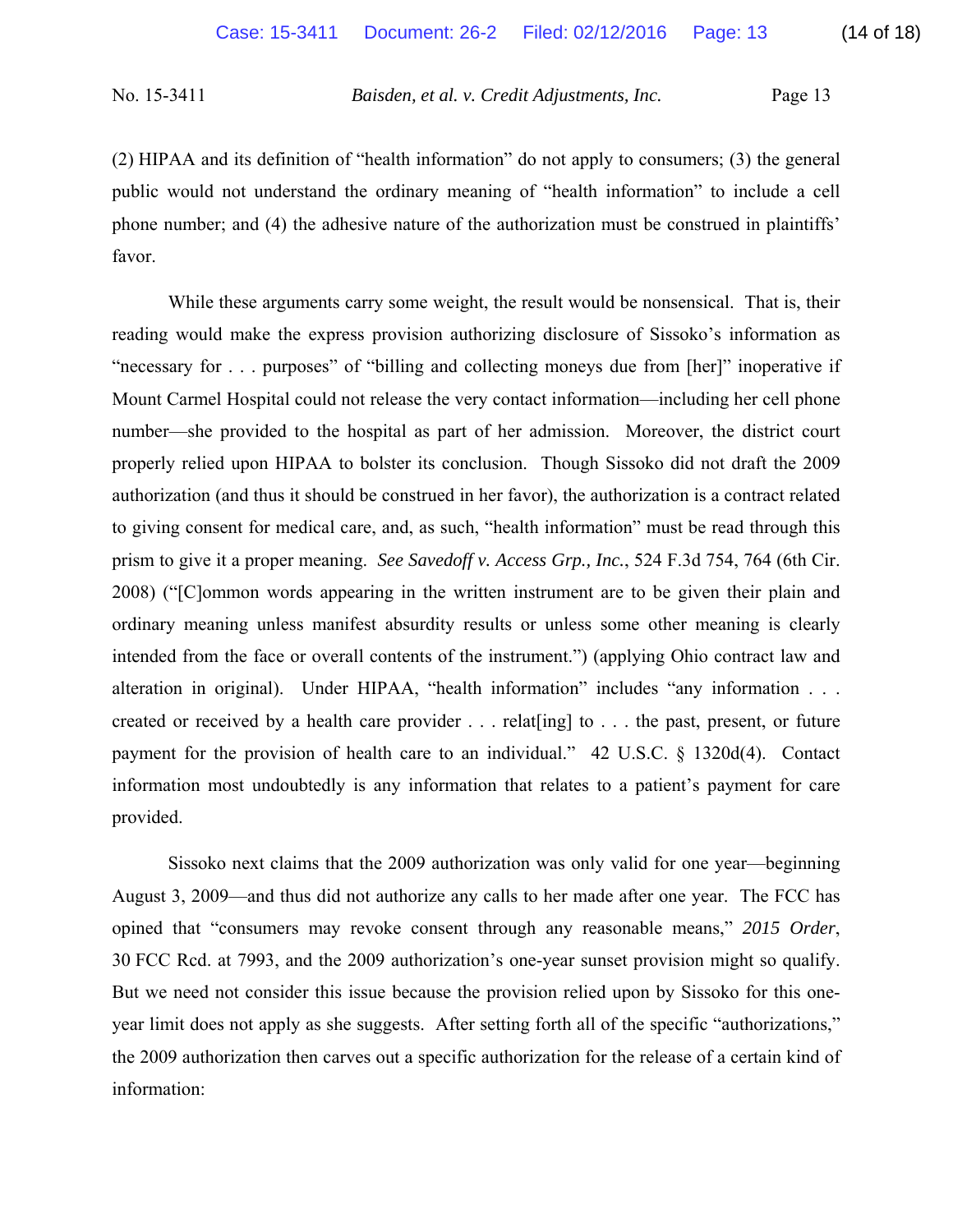The preceding authorizations for release of medical information include authorization for the release of information regarding drug and/or alcohol abuse, HIV (Human Immunodeficiency Virus) testing or HIV infection related conditions. This authorization shall remain valid for one (1) year.

A plain reading of this language indicates that the one-year restriction is not for the *entire* 2009 authorization, but rather for the authorization relating to release of information for drugs, alcohol, and HIV. The "authorization" is set forth in a separate paragraph and distinguishes between "the preceding authorizations" (plural)—i.e., those relating to "billing and collecting moneys due from [her]"—and the authorization (singular) relating to drugs, alcohol, and HIV.

 In sum, the district court correctly granted summary judgment to Credit Adjustments for those calls it placed to Sissoko arising out of her 2009 authorization.

### Baisden's and Sissoko's 2011 Authorizations

The 2011 authorization similarly cannot be read in the manner suggested by plaintiffs. Like the *Mais* and 2009 authorizations, the 2011 authorization similarly put plaintiffs on notice that Mount Carmel Hospital "may use [their] health information for many reasons as needed . . . [including for] billing and payment." It also provides that "Mount Carmel may receive or release [their] health information . . . ." This authorization is broader in two key respects: (1) it allows Mount Carmel Hospital to use plaintiffs' health information "for many reasons *as needed*" as opposed to the 2009 authorization's "for a range of purposes"; and (2) unlike the 2009 authorization, the 2011 authorization is not limited to the "release [of their] health information . . . to such employees, agents or third parties as are necessary for these purposes and to companies who provide billing services for physicians or other providers involved in my medical care."

Plaintiffs' arguments to the contrary are without merit. First, and as with Sissoko's 2009 authorization, "health information" necessarily includes plaintiffs' contact information; otherwise, the provision concerning "billing and payment" would be rendered meaningless. Second, the above HIPAA discussion also applies. Third, plaintiffs' contentions that the 2011 authorization's "may use" phrase cannot be read as "may disclose," and that the authorization does not specifically identify the entities to which Mount Carmel Hospital would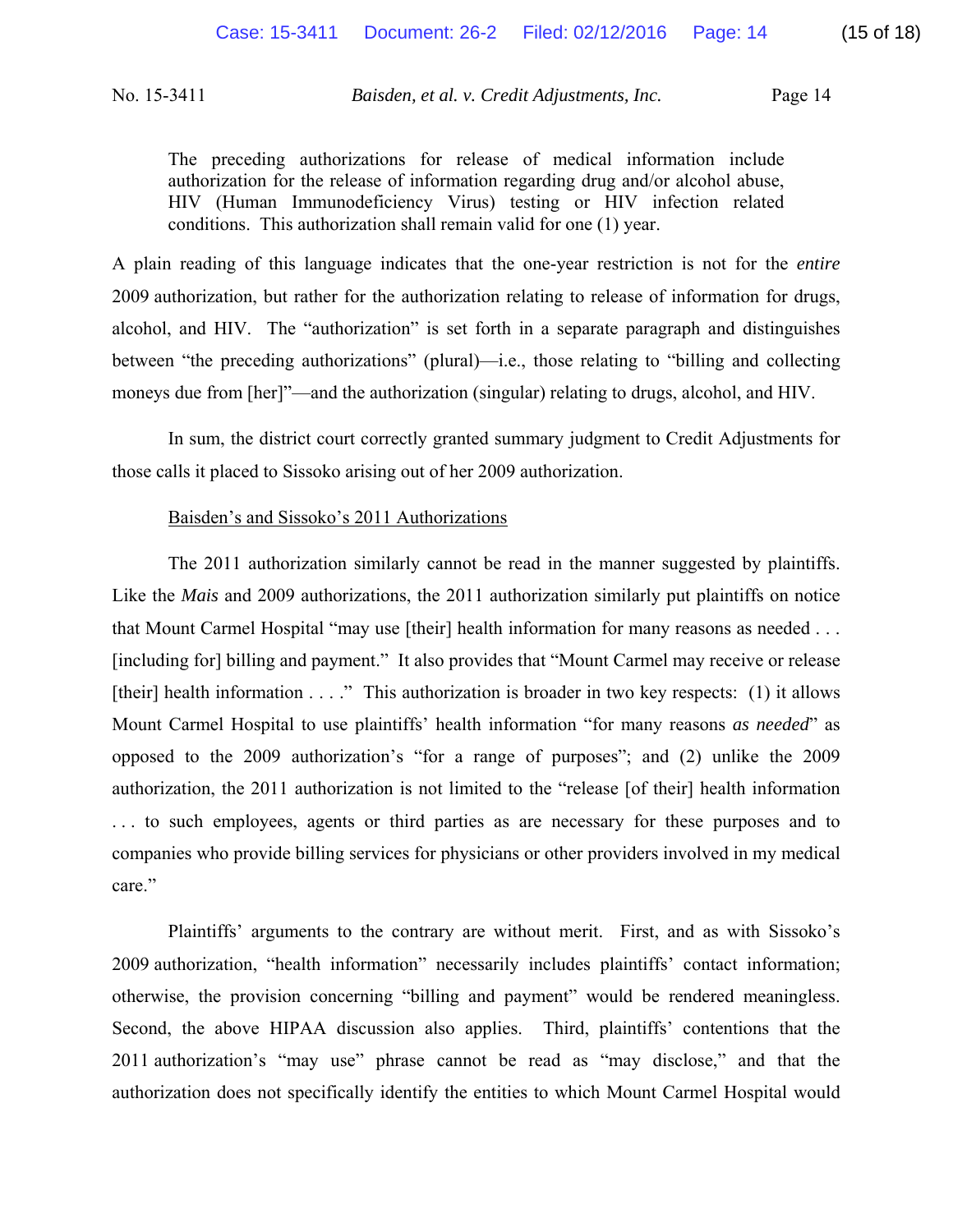disclose, wholly ignore the *broad* and *separate* provision authorizing the "release" of plaintiffs' health information. Accordingly, the district court correctly granted summary judgment to Credit Adjustments for those calls it placed to plaintiffs arising out of the 2011 authorization.

In sum, the authorities discussed above make clear that the context in which Baisden and Sissoko provided their cell phone numbers is essential to determining whether they provided "prior express consent" to receive calls to those numbers. They sought medical treatment from Mount Carmel Hospital, and in the course of this relationship, both gave Mount Carmel Hospital their cell phone numbers *and* authorized it to disclose their cell phone numbers to others. The "other" in this case—Consultant Anesthesiologists—has a significant relationship to Mount Carmel Hospital, plaintiffs, and most critically, the debts owed by plaintiffs that arose from the transactions in which plaintiffs provided their cell phone numbers. This case, therefore, fits comfortably within the "prior express consent" limits set forth by the FCC.

## V.

Finally, we reject plaintiffs' reliance on the *2008 Ruling*'s statement that the number must be "provided during the transaction that resulted in the debt owed" for the proposition that Credit Adjustments "failed to prove that the numbers were provided during the anesthesiology services transactions that resulted in the anesthesiology services debts owed." *Hill* addressed this exact argument, as the plaintiff there argued that "during the transaction that resulted in the debt owed" was to be read as only applying to "the '*initial transaction*' that creates the debt." *Hill*, 799 F.3d at 551. We concluded this reading was too constricted:

Unlike Hill, the FCC never uses the words *initial* or *original* before "transaction." It instead says that the debtor has given his consent when he gives his number "*during the transaction* " that involves the debt (*i.e.,* "regarding the debt"). This language does not change the general definition of express consent; it instead "emphasize[s]" that creditors can call debtors only "to recover payment for obligations owed," not on any topic whatsoever. So it ensures that a debtor who gives his number *outside* the context of the debt has not given his consent to be called regarding the debt. Still, then, any "autodialed and prerecorded message calls to wireless numbers *provided by the called party in connection with an existing debt* are made with the 'prior express consent' of the called party."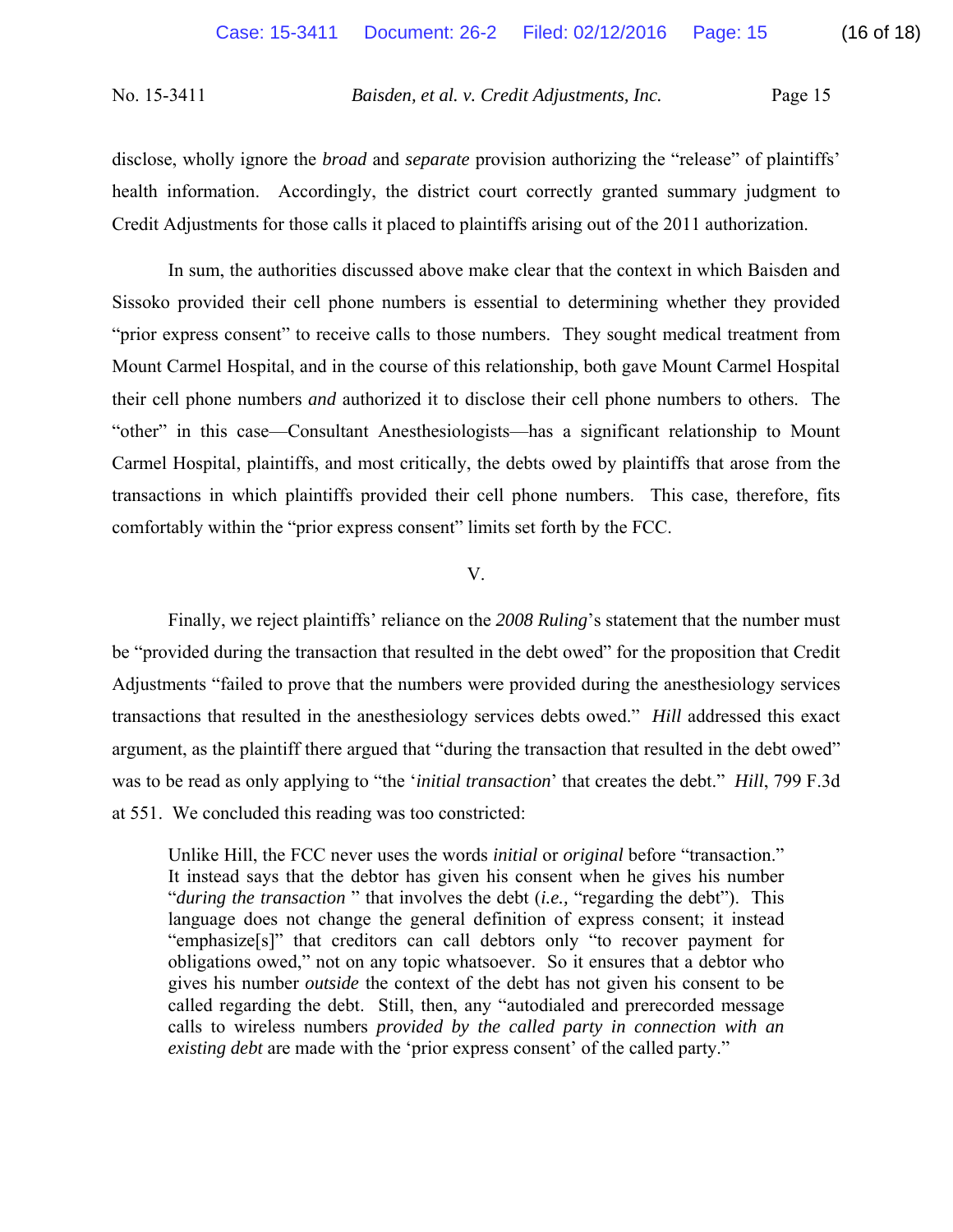*Id.* at 551–52 (internal citations omitted). Indeed, as but one example as to why such a narrow interpretation of "during the transaction that resulted in the debt owed" is inconsistent with the FCC's guidance, we expressly pointed to the exact situation presented here: *Mais*. *Id.* at 552. This disposes of Baisden's and Sissoko's final issue on appeal.

# VI.

For these reasons, we affirm the judgment of the district court.